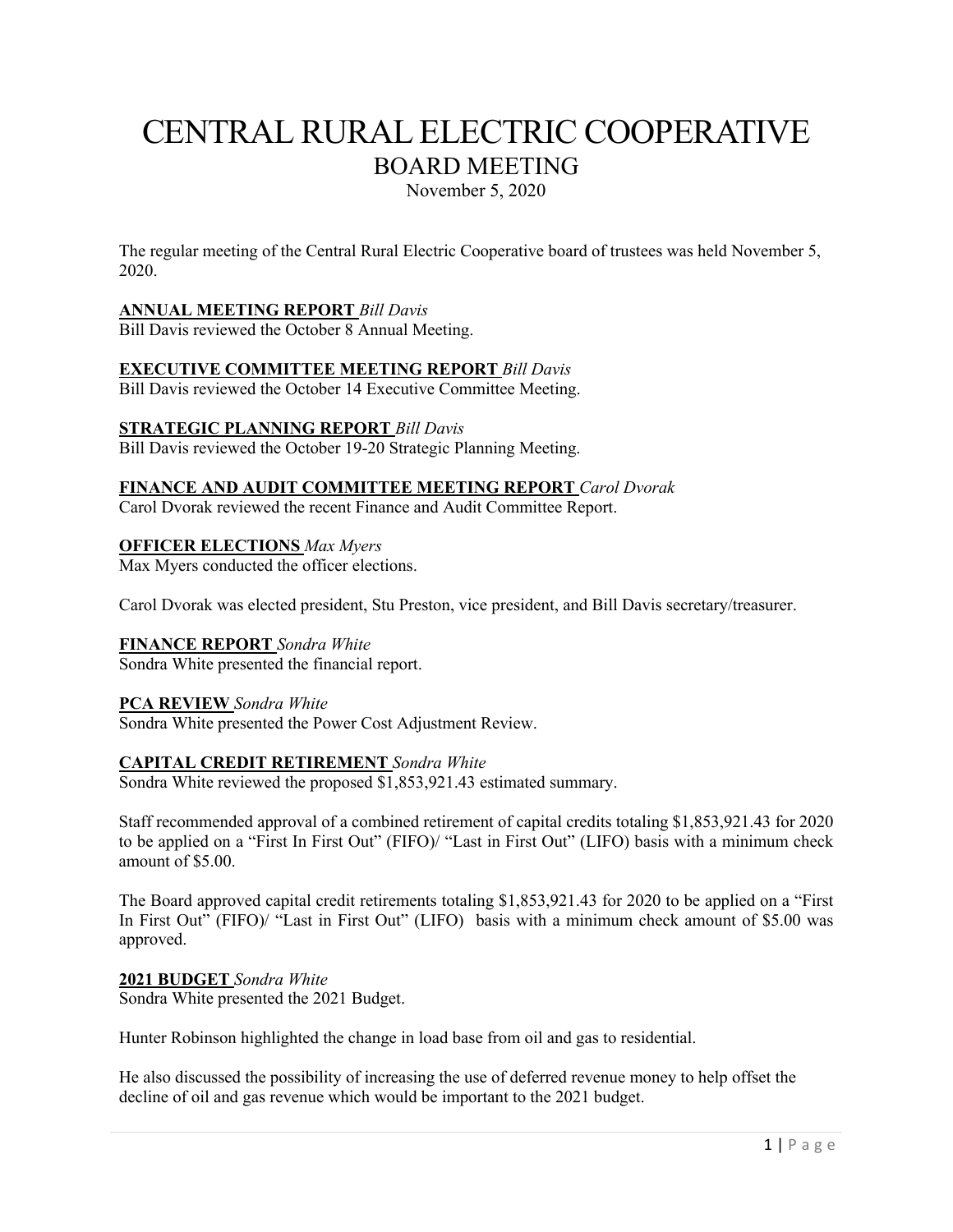# **COMMUNICATIONS REPORT** *Jillianne Tebow*

Jillianne Tebow reported on the Annual Meeting.

She mentioned Bill Davis' voting results had the most views on Central's Facebook page.

She presented survey results showing demographic attendance, preferred meeting style, attendance gift and Annual Meeting experience.

Jillianne also presented the budget showing we spent less on mailers to our members. In addition expenses to do with entertainment, audio/visual and rentals(drapes, chairs, golf carts, etc.) were down as the drive through did not require these items.

**Overall** 

- Members found the meeting convenient
- Increased the number of first-time attendees
- Significantly lowered controllable expenses
- Significantly lowered the cost per member
- Easier for the employees

Jillianne recommended we meet members where they are through a variety of ways, focusing on specific audiences throughout the years.

#### **SAFETY REPORT** *Hunter Robinson*

Hunter Robinson reviewed the Safety Report.

# **LOAD FORECAST** *Hunter Robinson*

Hunter Robinson reported on the Clearsprings Load Forecast including real future impacts:

# **CEO'S REPORT** *Hunter Robinson*

Hunter Robinson presented the CEO report.

- COVID Operational Impacts
- OSU Opportunities
- Organizational Chart-Draft/Demo
- Future Budget Considerations
- Storm Review
- General Fiber Project Update

# **CENTRANET REPORT** *Hunter Robinson*

Hunter Robinson presented the an update for Centranet.

# **LEGAL REPORT** *Max Myers*

Max Myers presented the legal report to the Board of Trustees.

#### **KAMO REPORT** *Mark Pittman*

Mark Pittman presented the KAMO report, including the following: